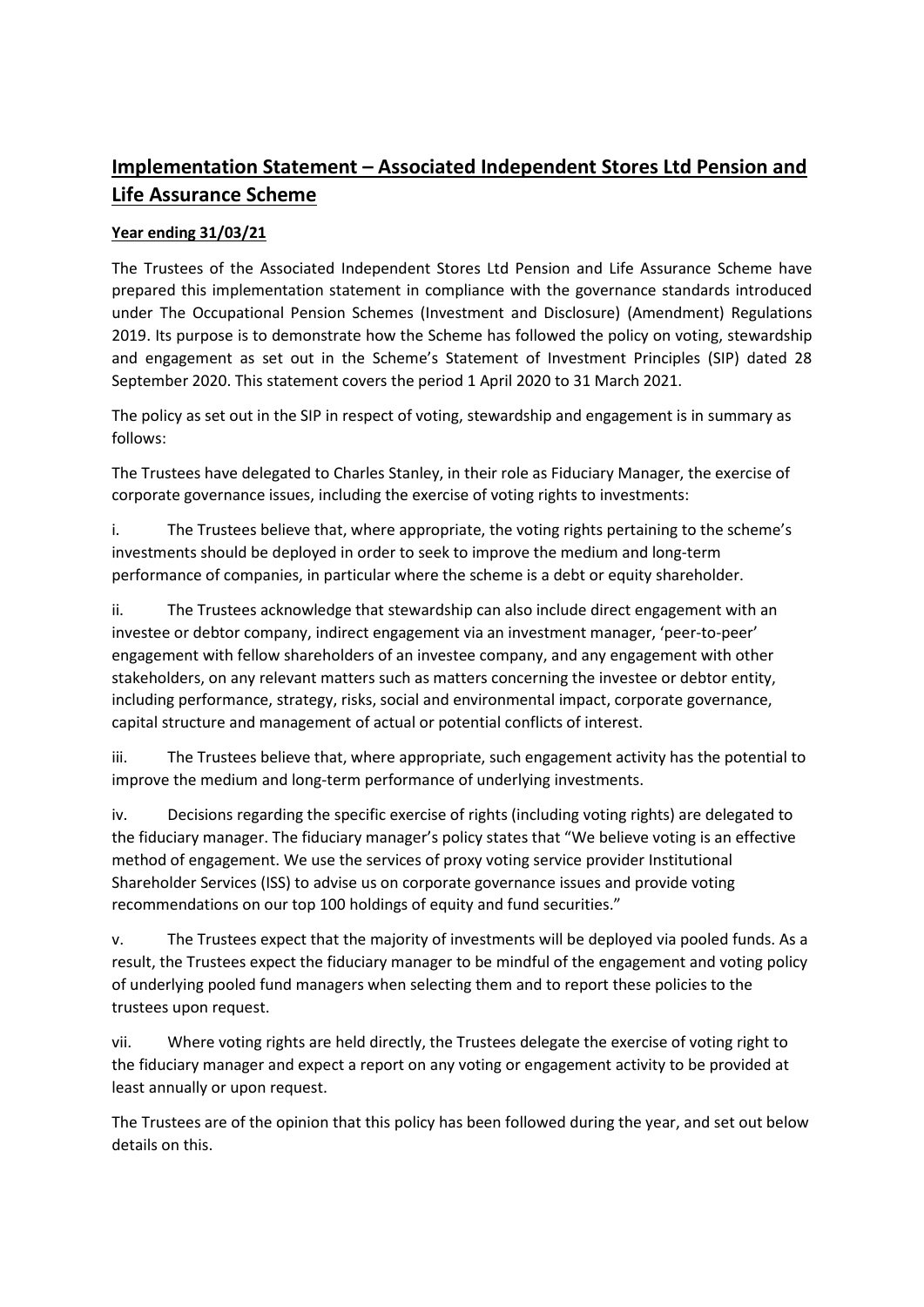## **1) Stewardship Policy and Implementation:**

- During the period voting and engagement decisions were delegated to the Fiduciary Manager (Charles Stanley). Charles Stanley's policy on voting and engagement is as follows *"We believe voting is an effective method of engagement. We use the services of proxy voting service provider Institutional Shareholder Services (ISS) to advise us on corporate governance issues and provide voting recommendations on our top 100 holdings of equity and fund securities. The advice of our proxy voting service provider is based on the UK Corporate Governance Code and its own set of voting principles built on a collection of industry best practice guidelines, which are designed to protect and enhance shareholders' interests. ISS has a long-standing relationship with many of the UK-listed issuers within its coverage universe and regularly engages with the senior management teams of such issuers. With in-depth knowledge of the UK Corporate Governance Code and a long history of corporate engagement, we believe the provision of voting advice from our proxy service provider enhances our engagement with investee companies. However, we are not bound to follow the advice of ISS and retain the ultimate say on which way to vote on each item raised at general and extraordinary shareholders meetings, based on what we believe is in the best interests of our clients. Where we believe it would assist shareholder interests, we may inform the company in advance of our voting intentions. We do not engage in securities lending with client holdings."*
- During the period the voting activity was carried out by Charles Stanley on the following Investment Trusts. In all cases Charles Stanley voted with management on all resolutions.
	- o International Public Partnerships Ltd
	- o HICL Infrastructure PLC
	- o Greencoat UK Wind PLC
	- o The Renewables Infrastructure Group PLC
- During the period voting and engagement activity was carried out by underlying fund managers. Through its underlying fund managers the scheme is exposed to c.6,000 underlying companies. Pro-active engagement and voting activity was carried out by the scheme's underlying fund managers as part of their routine management of funds. A record of the voting and engagement activity undertaken by these investment managers on the top 10 underlying companies has been provided to the trustees and is appended to this statement.
- Charles Stanley evaluates the engagement and reporting policies of all third-party managers and is responsible for monitoring their activity on an ongoing basis

## **2) Monitoring of Environmental, Social, Governance (ESG) and Climate Change risks:**

• Exposure to ESG (including Climate Change) risk was monitored through dashboard reports provided by Charles Stanley at Trustee meetings on 3/2/21 and 24/9/20. Any additional ESG and Climate Change activity as pertains to the overall asset allocation of the portfolio or individual funds or securities held was reported to the trustees at these meetings.

## **Agreed by the Trustees of the Associated Independent Stores Ltd Pension and Life Assurance Scheme, 27 September 2021**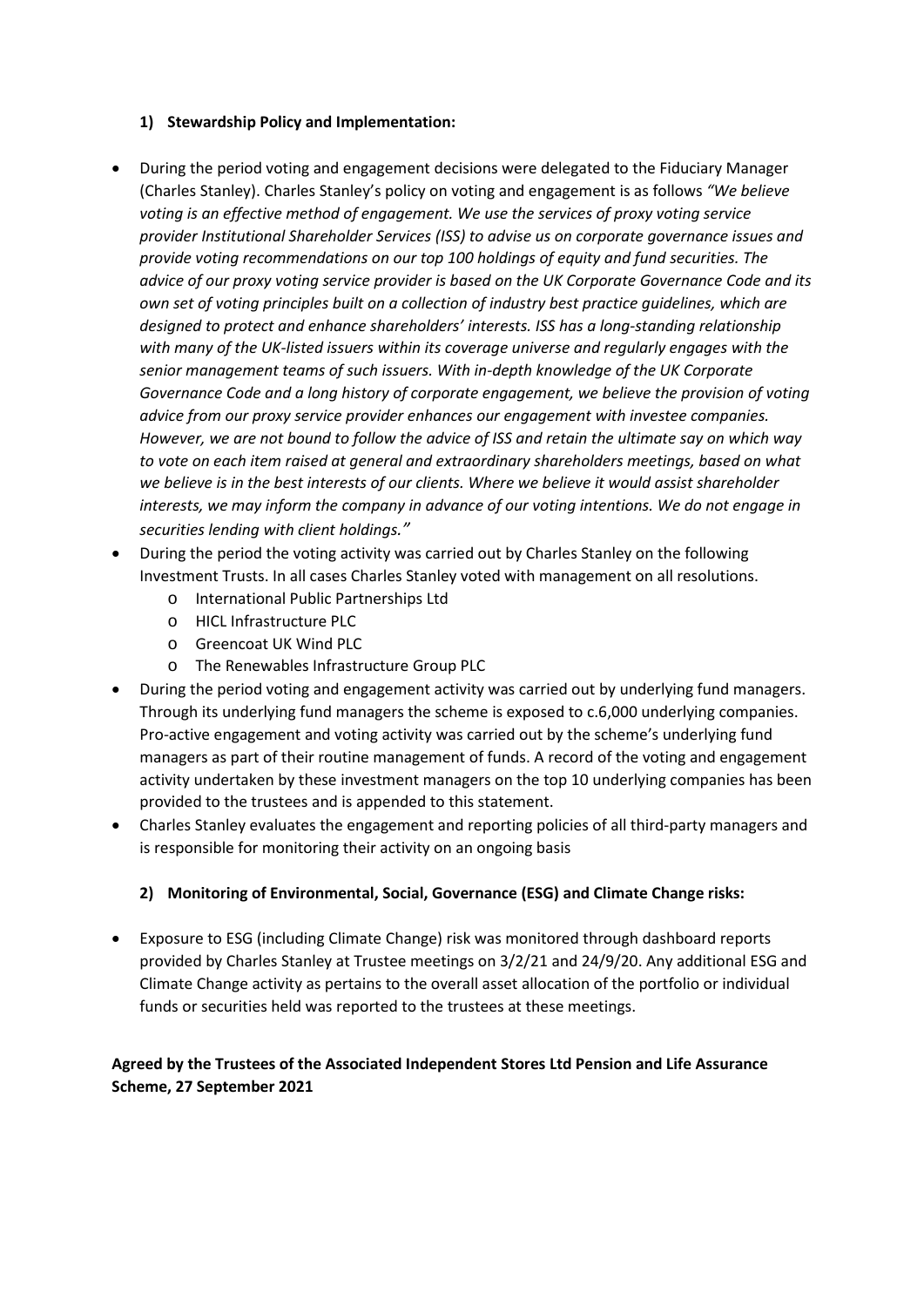# **Voting and Engagement Record (Top Underlying Holdings) - AIS Pension and Life Assurance Scheme - Year to 31 March 2021**

| <b>Holding</b>                                                           | <b>Approx. Exposure</b>                 | <b>Investment Manager</b>                                                                                   | <b>Significant Voting Record</b>                                                                                                                                                                                                                                                                                                                                                                                                                     | <b>Engagement Issues</b>                                                                                                             |
|--------------------------------------------------------------------------|-----------------------------------------|-------------------------------------------------------------------------------------------------------------|------------------------------------------------------------------------------------------------------------------------------------------------------------------------------------------------------------------------------------------------------------------------------------------------------------------------------------------------------------------------------------------------------------------------------------------------------|--------------------------------------------------------------------------------------------------------------------------------------|
| 1. International<br><b>Public</b><br>Partnerships Ltd.                   | c. £315k<br>(1.8% of Scheme<br>Assets)  | <b>Charles Stanley</b>                                                                                      | % votes in which Charles Stanley Voted: 100%<br>% voted in line with management recommendation: 100%<br>% voted against management recommendation: 0%                                                                                                                                                                                                                                                                                                | None Reported                                                                                                                        |
| 2. HICL<br><b>Infrastructure PLC</b>                                     | c. £305k<br>(1.8% of Scheme<br>Assets)  | <b>Charles Stanley</b>                                                                                      | % votes in which Charles Stanley Voted: 100%<br>% voted in line with management recommendation: 100%<br>% voted against management recommendation: 0%                                                                                                                                                                                                                                                                                                | None Reported                                                                                                                        |
| 3. Greencoat UK<br><b>Wind PLC</b>                                       | c. £305k<br>(1.8% of Scheme<br>Assets)  | <b>Charles Stanley</b>                                                                                      | % votes in which Charles Stanley Voted: 100%<br>% voted in line with management recommendation: 100%<br>% voted against management recommendation: 0%                                                                                                                                                                                                                                                                                                | None Reported                                                                                                                        |
| 4. The Renewables<br><b>Infrastructure</b><br><b>Group PLC</b>           | c. £290k<br>(1.7% of Scheme<br>Assets)  | <b>Charles Stanley</b>                                                                                      | % votes in which Charles Stanley Voted: 100%<br>% voted in line with management recommendation: 100%<br>% voted against management recommendation: 0%                                                                                                                                                                                                                                                                                                | None Reported                                                                                                                        |
| 5. Apple Inc.                                                            | c. £185k<br>(1.1% of Scheme)<br>Assets) | iShares/BlackRock<br>X-Trackers/DWS                                                                         | % votes in which BlackRock Voted: 100%<br>% voted in line with management recommendation: 100%<br>% voted against management recommendation: 0%<br>% votes in which X-Trackers/DWS Voted: 100%<br>% voted in line with management recommendation: 50%<br>% voted against management recommendation: 50% (Proxy Access Amendments, Improve Principles of Exec<br>Compensation Program Elect Directors; Al Gore, Andrew Jung, Art Levinson, Ron Sugar) | BlackRock/iShares: Board Compensation,<br>Governance Structure, Remuneration                                                         |
| 6. Microsoft<br>Corporation                                              | c. £165k<br>(1.0% of Scheme<br>Assets)  | iShares/BlackRock<br>X-Trackers/DWS                                                                         | % votes in which BlackRock Voted: 100%<br>% voted in line with management recommendation: 100%<br>% voted against management recommendation: 0%<br>% votes in which X-Trackers/DWS Voted: 100%<br>% voted in line with management recommendation: 100%<br>% voted against management recommendation: 0%                                                                                                                                              | BlackRock/iShares - Board Composition &<br>Effectiveness, Business Oversight/Risk<br>Management, Corporate Strategy                  |
| 7. Taiwan<br>Semiconductor<br><b>Manufacturing</b><br><b>Company Ltd</b> | c. £145k<br>(0.8% of Scheme<br>Assets)  | iShares/BlackRock<br><b>HSBC</b><br><b>State Street Global</b><br><b>Advisors</b><br><b>Baillie Gifford</b> | % votes in which BlackRock, SSGA & HSBC Voted: 100%<br>% voted in line with management recommendation: 100%<br>% voted against management recommendation: 0%                                                                                                                                                                                                                                                                                         | BlackRock/iShares - Board Composition &<br>Effectiveness, Corporate Strategy, Climate Risk<br>Management, Operational Sustainability |

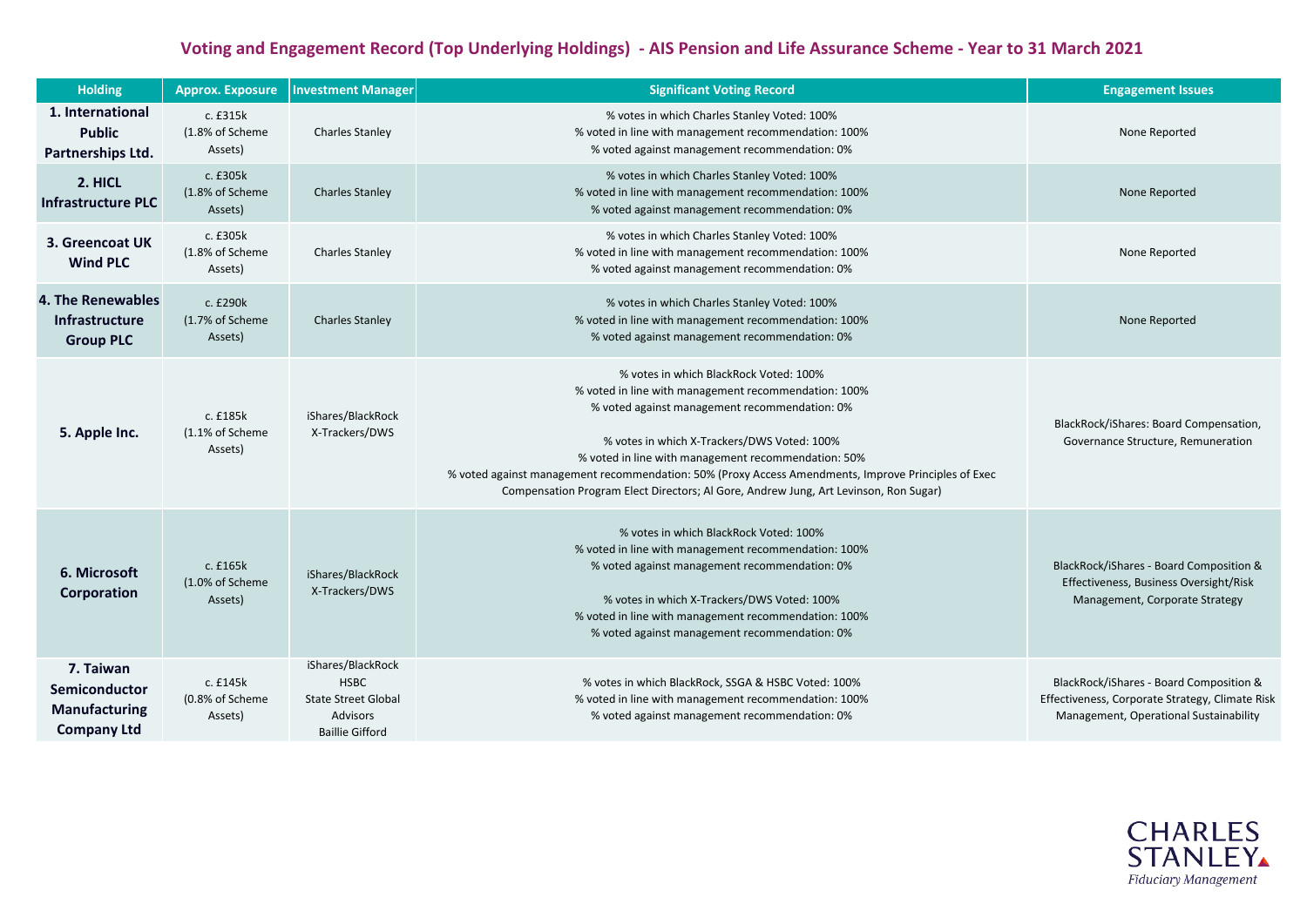# **Voting and Engagement Record (Top Underlying Holdings) - AIS Pension and Life Assurance Scheme - Year to 31 March 2021**

| <b>Holding</b>                    | <b>Approx. Exposure</b>                | <b>Investment Manager</b>                                     | <b>Significant Voting Record</b>                                                                                                                                                                                                                                                                                                                                                                                                                                                                                                                                                                                                                                                                                                                                                                                                                                                                                                                                                                                                                                                                                                                                                                                                                                                                                                                                                                                                                                                                                      | <b>Engagement Issues</b>                                                                                                                                                                                                                                                                                                                              |
|-----------------------------------|----------------------------------------|---------------------------------------------------------------|-----------------------------------------------------------------------------------------------------------------------------------------------------------------------------------------------------------------------------------------------------------------------------------------------------------------------------------------------------------------------------------------------------------------------------------------------------------------------------------------------------------------------------------------------------------------------------------------------------------------------------------------------------------------------------------------------------------------------------------------------------------------------------------------------------------------------------------------------------------------------------------------------------------------------------------------------------------------------------------------------------------------------------------------------------------------------------------------------------------------------------------------------------------------------------------------------------------------------------------------------------------------------------------------------------------------------------------------------------------------------------------------------------------------------------------------------------------------------------------------------------------------------|-------------------------------------------------------------------------------------------------------------------------------------------------------------------------------------------------------------------------------------------------------------------------------------------------------------------------------------------------------|
| 8. Alphabet Inc.<br>(Class A & C) | c. £130k<br>(0.8% of Scheme<br>Assets) | iShares/BlackRock<br>X-Trackers/DWS<br><b>Baillie Gifford</b> | % votes in which BlackRock Voted: 100%<br>% voted in line with management recommendation: 96%<br>% voted against management recommendation: 4%<br>Approve Recapitalization Plan for all Stock to Have One-vote per Share (3/6/21)<br>Notes from BlackRock: We believe that one vote per share is in the best interest of long term shareholders<br>% votes in which DWS Voted: 100%<br>% voted in line with management recommendation: 0%<br>% voted against management recommendation: 100%<br>The company is facing severe ESG controversies. DWS GUIDELINES 1.1 Appointment or Reappointment of Directors<br>AGAINST, if one of the following applies: 1.1.1. The candidate is not sufficiently qualified or unsuitable for the position,<br>i.e. due to the following: - There are clear concerns over questionable finances or restatements of accounting figures. -<br>There have been questionable transactions with conflicts of interest. - There have been abuses against minority<br>shareholder interests. More details: https://www.dws.de/das-unternehmen/corporate-governance//                                                                                                                                                                                                                                                                                                                                                                                                                        | BlackRock/iShares - 3 meetings; Board<br><b>Composition &amp; Effectiveness, Business</b><br>Oversight/Risk Management, Corporate Strategy,<br>Governance Structure, Remuneration, Climate Risl<br>Management, Operational Sustainability, Human<br>Capital Management, Social Risks and<br>Opportunities<br>Baillie Gifford - Environmental / Social |
| 9. Amazon.com<br>Inc.             | c. £130k<br>(0.8% of Scheme<br>Assets) | iShares/BlackRock<br>X-Trackers/DWS                           | % votes in which BlackRock Voted: 100%<br>% voted in line with management recommendation: 100%<br>% voted against management recommendation: 0%<br>% votes in which DWS Voted: 100%<br>% voted in line with management recommendation: 4%<br>% voted against management recommendation: 96%<br>Elect all directors except K Alexander, Ratify auditors, Report on range of ESG issues. Rationale: The company is<br>involved in severe ESG controversies. Amazon. com reportedly failed to respect union rights in several countries,<br>including Germany and the United States. The company allegedly failed to respect the right to just and favorable<br>working conditions in several countries, including Italy, Spain, Austria, Brazil, and the United Kingdom. The firm<br>reportedly failed to pay its fair share of taxes in Luxembourg, to respect consumers' right to privacy in France, and to<br>prevent bribery in China. Amazon. com also allegedly failed to assess its environmental impacts and to respect the<br>freedom of expression in the United States. The company reportedly failed to respect the right to safe and healthy<br>working conditions in several countries, including Guatemala and the Philippines. The firm allegedly failed to prevent<br>forced labor in China and Turkmenistan. Amazon. com reportedly failed to respect consumers' rights in several<br>countries. Furthermore, the company allegedly failed to prevent anti-competitive behavior in several countries. | BlackRock/iShares - 3 meetings; Board<br>Composition & Effectiveness, Business<br>Oversight/Risk Management, Governance<br>Structure, Remuneration, Climate Risk<br>Management, Operational Sustainability, Human<br>Capital Management, Social Risks and<br>Opportunities                                                                            |